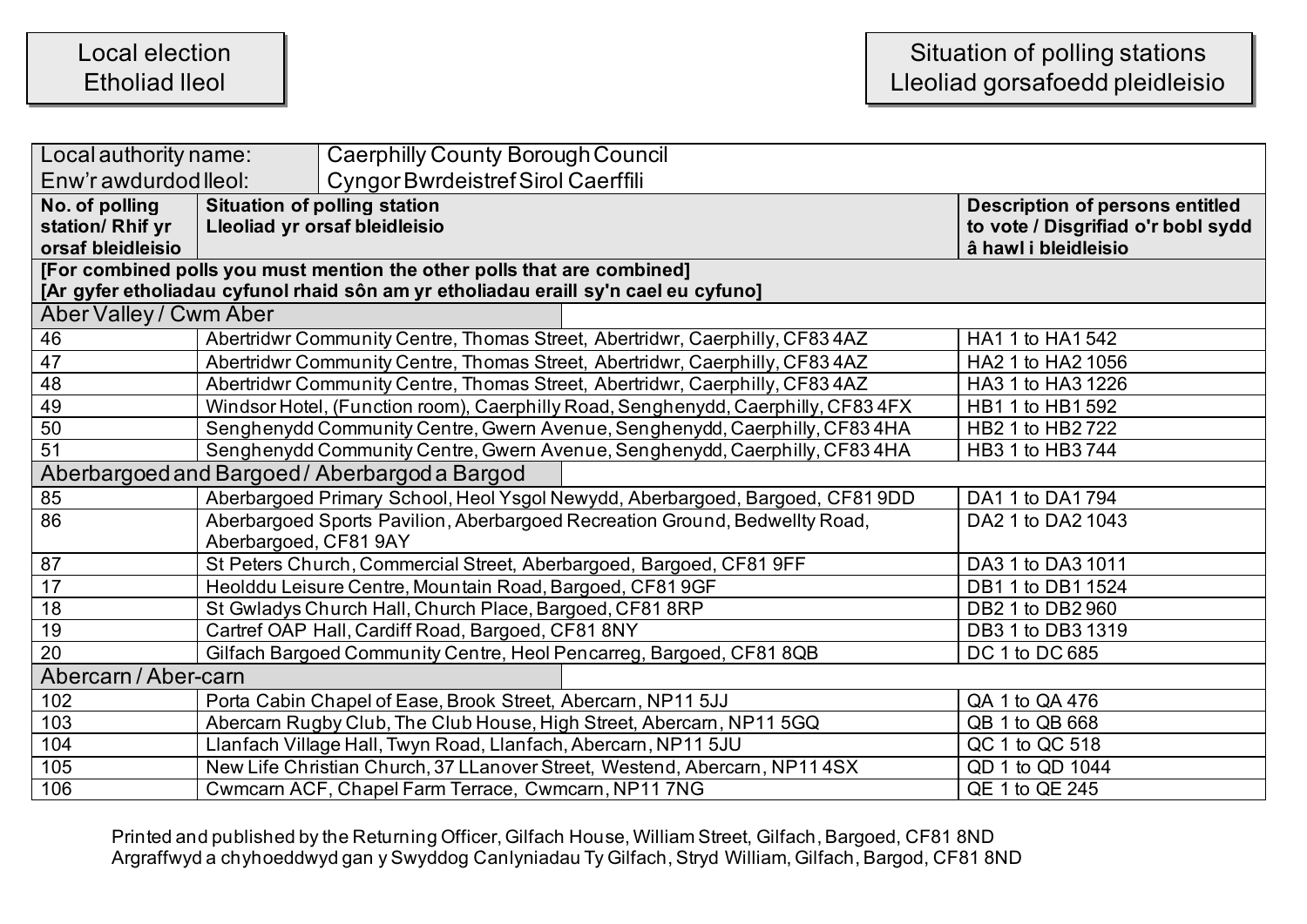| 107                                              | Cwmcarn Zion Baptist Church, 31 Caradoc Street, Cwmcarn, NP11 7EG                 | QF 1 to QF 1265       |
|--------------------------------------------------|-----------------------------------------------------------------------------------|-----------------------|
| Argoed                                           |                                                                                   |                       |
| 108                                              | Argoed Village Hall, New Road, Argoed, Blackwood, NP12 0AN                        | RA 1 to RA 712        |
| 109                                              | Hollybush Community Centre, Banalog Terrace, Hollybush, Blackwood, NP120SG        | RB 1 to RB 253        |
| 110                                              | Manmoel Village Hall, Manmoel, Blackwood, NP12 0RH                                | RC 1 to RC 83         |
| 111                                              | Markham Sports & Community Centre, King George Fields, Markham, NP120QX           | RD 1 to RD 1040       |
|                                                  | Bedwas And Trethomas / Bedwas a Tretomos                                          |                       |
| 73                                               | Bedwas OAP Hall, St Mary Street, Bedwas, Caerphilly, CF83 8AW                     | LA1 1 to LA1 1450     |
| $\overline{74}$                                  | Bedwas OAP Hall, St Mary Street, Bedwas, Caerphilly, CF83 8AW                     | LA2 1 to LA2 2035     |
| 75                                               | Trethomas Christian Fellowship, Standard Street, Trethomas, Caerphilly, CF83 8DH  | LB1 1 to LB1 843      |
| 76                                               | Trethomas Christian Fellowship, Standard Street, Trethomas, Caerphilly, CF83 8DH  | LB2 1 to LB2 949      |
| <b>Blackwood / Coed-Duon</b>                     |                                                                                   |                       |
| 112                                              | Moose International Blackwood Lodge, Pentwyn Road, Blackwood, NP12 1HN            | SA 1 to SA 1483       |
| 113                                              | Libanus Christian Community Centre, Libanus Road, Blackwood, NP12 2BN             | SB 1 to SB 1371       |
| 114                                              | Plas Mawr Community Centre, Cefn Coed, Blackwood, NP12 1FS                        | SC 1 to SC 2184       |
| 115                                              | Blackwood Bowls Club, The Showfield, Blackwood, NP12 1HY                          | SD 1 to SD 1643       |
| Cefn Fforest and Pengam / Cefn Fforest a Phengam |                                                                                   |                       |
| 116                                              | Cefn Fforest Community Centre, Derwendeg Avenue, Cefn Fforest, Blackwood, NP123JX | TA 1 to TA 1069       |
| 117                                              | St Thomas Church Hall, Waunborfa Road, Cefn Fforest, Blackwood, NP12 3NQ          | TB 1 to TB 1841       |
| 118                                              | Fleur-De-Lis Community Centre, High Street, Fleur-De-Lis, Blackwood, NP12 3UE     | UA 1 to UA 682        |
| 119                                              | St Davids Church Hall, Pengam, Blackwood, NP12 3UA                                | <b>UB 1 to UB 956</b> |
| 120                                              | Porta Cabin Community Centre Site, Pengam Road, Aberbargoed, Bargoed, CF81 9UA    | <b>UC 1 to UC 440</b> |
| $\overline{121}$                                 | Fresh Hair, 1 New Bryngwyn Street, Fleur-De-Lis, Blackwood, NP12 3RY              | UD 1 to UD 824        |
| Crosskeys                                        |                                                                                   |                       |
| 136                                              | Crosskeys Methodist Church Hall, High Street, Crosskeys, NP11 7FR                 | YA 1 to YA 442        |
| 137                                              | Trinity Congregational Church Hall, Gelli Unig Place, Pontywaun, NP117GG          | YB 1 to YB 856        |
| 138                                              | Crosskeys Rugby Club, Pandy Park, Woodward Avenue, Crosskeys, NP11 7BS            | YC 1 to YC 1330       |
| Crumlin / Crymlyn                                |                                                                                   |                       |
| 89                                               | Porta Cabin (Entrance), Former Aberbeeg Hospital, Aberbeeg, NP132XA               | OA 1 to OA 195        |
| 90                                               | Croespenmaen Welfare Hall, Shelley Close, Croespenmaen, Crumlin, NP11 3AW         | OB 1 to OB 1119       |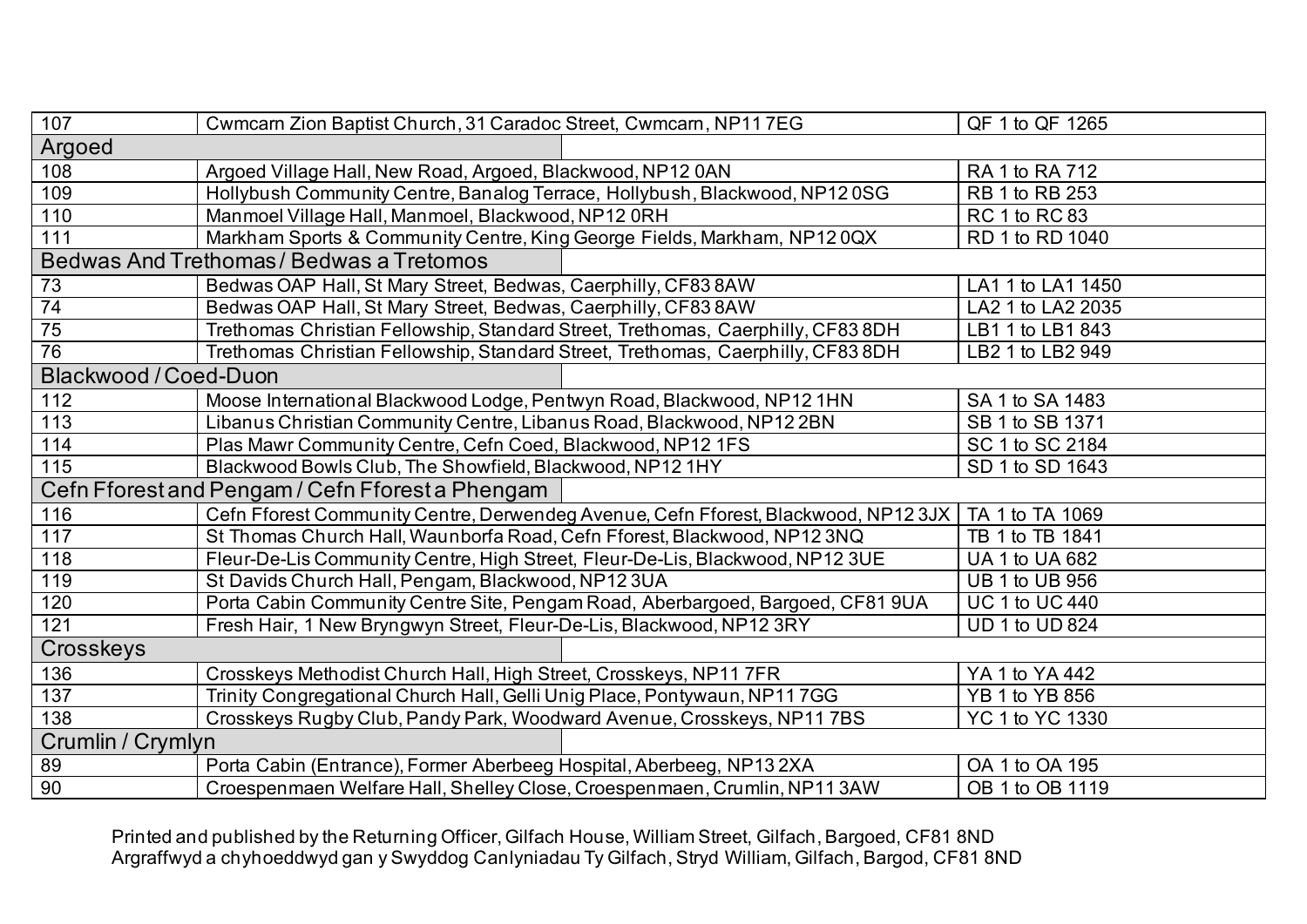| 91                                 | Crumlin High Level Primary School, Demountable Building, Commercial Road, Crumlin,<br><b>NP114PX</b> | OC 1 to OC 595    |
|------------------------------------|------------------------------------------------------------------------------------------------------|-------------------|
| 92                                 | Crumlin Rugby Club, The Clubhouse, Kendon Road, Crumlin, NP11 4PN                                    | OD 1 to OD 290    |
| 92A                                | Crumlin Rugby Club, The Clubhouse, Kendon Road, Crumlin, NP11 4PN                                    | OE 1 to OE 152    |
| 93                                 | Hafodyrynys Village Hall, Pontbren Road, Hafodyrynys, Newport, NP11 5BG                              | OF 1 to OF 220    |
| 94                                 | Treowen Community Centre, Treowen Road, Newbridge, NP11 3DP                                          | OG 1 to OG 887    |
| $\overline{95}$                    | Trinant Welfare Hall, Trinant Terrace, Trinant, Crumlin, NP11 3JH                                    | OH 1 to OH 1080   |
| Darran Valley / Cwm Darran         |                                                                                                      |                   |
|                                    | Deri Community Centre, 9 Riverside Walk, Deri, Bargoed, CF81 9GE                                     | BA 1 to BA 1019   |
| 8                                  | Fochriw Community Centre, Pontlottyn Road, Fochriw, Bargoed, CF81 9LL                                | BB1 1 to BB1 880  |
| 9                                  | Mount Pleasant Inn, Mount Pleasant Row, Penwtwyn, Bargoed, CF81 9NJ                                  | BB2 1 to BB2 32   |
| Gilfach                            |                                                                                                      |                   |
| 21                                 | 1 <sup>st</sup> Gilfach Scout Hall, (St Margarets), Rear of Park Place, Gilfach, Bargoed, CF81 8LB   | DD11 to DD1 589   |
| $\overline{22}$                    | 1 <sup>st</sup> Gilfach Scout Hall, (St Margarets), Rear of Park Place, Gilfach, Bargoed, CF81 8LB   | DD2 1 to DD2 968  |
| Hengoed                            |                                                                                                      |                   |
| 30                                 | Hengoed Community Centre, Park Road, Hengoed, CF82 7LT                                               | ED1 1 to ED1 847  |
| $\overline{31}$                    | Hengoed Community Centre, Park Road, Hengoed, CF82 7LT                                               | ED2 1 to ED2 737  |
| $\overline{32}$                    | Cefn Hengoed Youth Centre, Hengoed Road, Hengoed, CF82 7LB                                           | ED3 1 to ED3 684  |
| $\overline{33}$                    | Cefn Hengoed Community Centre, Forest Avenue, Cefn Hengoed, Hengoed, CF82 7HY                        | EE 1 to EE 2003   |
| Llanbradach                        |                                                                                                      |                   |
| 42                                 | Old Comrades Club And Institute, 1-3 Oakfield Street, Llanbradach, Caerphilly, CF83 3NX              | GA 1 to GA 1530   |
| 43                                 | Ebenezer Church Hall, Dewinton Terrace, Llanbradach, Caerphilly, CF83 3JX                            | GB1 1 to GB1 632  |
| 44                                 | Llanbradach Community Centre, Rear Of Morgan Street, Llanbradach, Caerphilly, CF83<br>3LW            | GB2 1 to GB2 911  |
| 45                                 | Pwllypant Village Hall, Wilkins Terrace, Llanbradach, Caerphilly, CF83 2NH                           | GC 1 to GC 278    |
| Machen and Rudry / Machen a Rhydri |                                                                                                      |                   |
| 77                                 | Machen Village Hall & Social Centre, The Crescent, Machen, Caerphilly, CF83 8ND                      | LC1 1 to LC1 1904 |
| 78                                 | Graig-Y-Rhacca Community Centre, Addison Way, Graig-Y-Rhacca, Machen, Caerphilly,<br>CF838TU         | LC2 1 to LC2 1089 |
| 83                                 | Rudry Parish Hall, Starbuck Street, Rudry, Caerphilly, CF83 3DF                                      | NA 1 to NA 595    |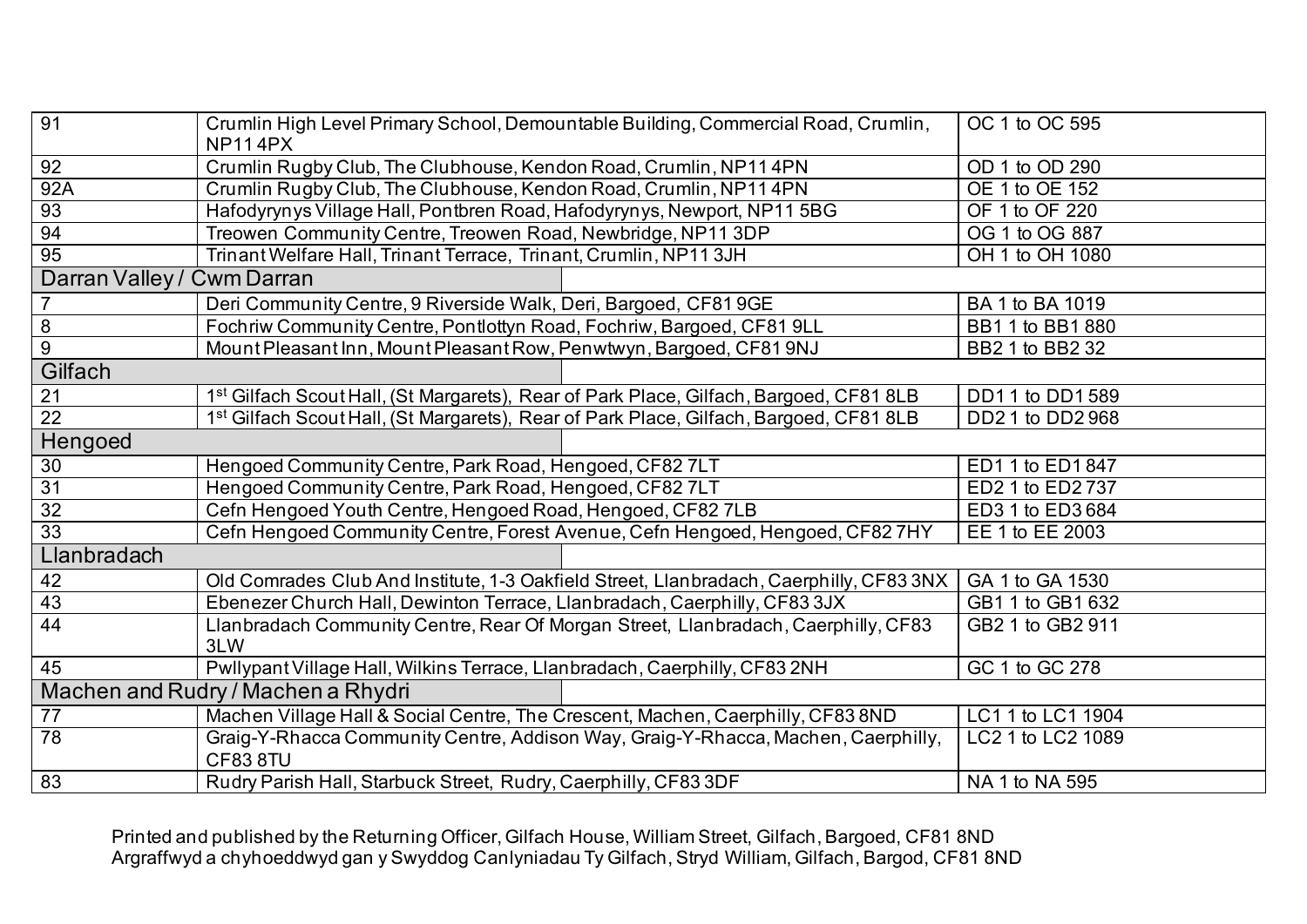| 84                     | Rudry Parish Hall, Starbuck Street, Rudry, Caerphilly, CF83 3DF                       | NB 1 to NB 128    |
|------------------------|---------------------------------------------------------------------------------------|-------------------|
| 84A                    | Rudry Parish Hall, Starbuck Street, Rudry, Caerphilly, CF83 3DF                       | NC 1 to NC 207    |
| Maesycwmmer/Maesycwmwr |                                                                                       |                   |
| 88                     | Maesycwmmer OAP Hall, The Crescent, Maesycwmmer, Hengoed, CF82 7QF                    | KA 1 to KA 2008   |
| Morgan Jones           |                                                                                       |                   |
| 61                     | Tonyfelin Welsh Baptist Chapel, Bedwas Road, Caerphilly, CF83 1PD                     | JA 1 to JA 1348   |
| 62                     | Plas-Y-Felin Primary School, Lewis Drive, Churchill Park, Caerphilly, CF83 3FT        | JB1 1 to JB1 800  |
| 63                     | Caerphilly Rugby Club, Virginia Close, Caerphilly, CF83 3JA                           | JB2 1 to JB2 2763 |
| 64                     | Tonyfelin Welsh Baptist Chapel, Bedwas Road, Caerphilly, CF83 1PD                     | JB3 1 to JB3 168  |
| 65                     | St Helens Roman Catholic, Parish Hall, Nantgarw Road, Caerphilly, CF83 3FB            | JC 1 to JC 910    |
|                        | Moriah and Pontlottyn / Moriah a Phontlotyn                                           |                   |
| 3                      | St Davids Rhymney Community Centre, High Street, Rhymney, Tredegar, NP22 5NB          | AB 1 to AB 456    |
| $\overline{4}$         | Former Lower Rhymney Community Centre, Moriah Street, Rhymney, Tredegar               | AC 1 to AC 1254   |
| 5                      | Abertysswg Community Centre, The Green, Abertysswg, Rhymney, NP22 5AN                 | AD 1 to AD 1079   |
| 6                      | St Tyfaelogs Church Hall, Merchant Street, Pontlottyn, Bargoed, CF81 9PS              | AE 1 to AE 1417   |
| Nelson                 |                                                                                       |                   |
| 38                     | Calfaria Baptist Church, Wern Crescent, Nelson, Treharris, CF46 6NE                   | FA1 1 to FA1 893  |
| 39                     | Llanfabon Inn-Conservatory, Llanfabon Road, Llanfabon, Nelson, Treharris CF46 6PG     | FA2 1 to FA2 111  |
| 40                     | Nelson Community Centre, Bryncelyn, Nelson, Treharris, CF46 6HN                       | FB1 1 to FB1 1292 |
| 41                     | Nelson Community Centre, Bryncelyn, Nelson, Treharris, CF46 6HN                       | FB2 1 to FB2 1416 |
|                        | New Tredegar / Tredegar Newydd                                                        |                   |
| 10                     | White Rose Information And Resource Centre, Cross Street, Elliotstown, New Tredegar,  | CA1 1 to CA1 490  |
|                        | Gwent, NP24 6EF                                                                       |                   |
| 11                     | Bethania Pentecostal Church, Upper Road, Elliotstown, New Tredegar, NP24 6ED          | CA2 1 to CA2 297  |
| $\overline{12}$        | White Rose Information And Resource Centre, Cross Street, Elliotstown, New Tredegar,  | CB1 1 to CB1 438  |
|                        | Gwent, NP24 6EF                                                                       |                   |
| 13                     | St Dingats Church, James Street, New Tredegar, NP24 6EW                               | CB2 1 to CB2 632  |
| 14                     | Phillipstown Community Centre, Fernhill Terrace, Phillipstown, New Tredegar, NP24 6BQ | CC 1 to CC 664    |
| 15                     | Tirphil Community Centre, School Street, Tirphil, New Tredegar, NP24 6EQ              | CD 1 to CD 369    |
| 16                     | George Inn, Station Terrace, Brithdir, New Tredegar, NP24 6JS                         | CE 1 to CE 493    |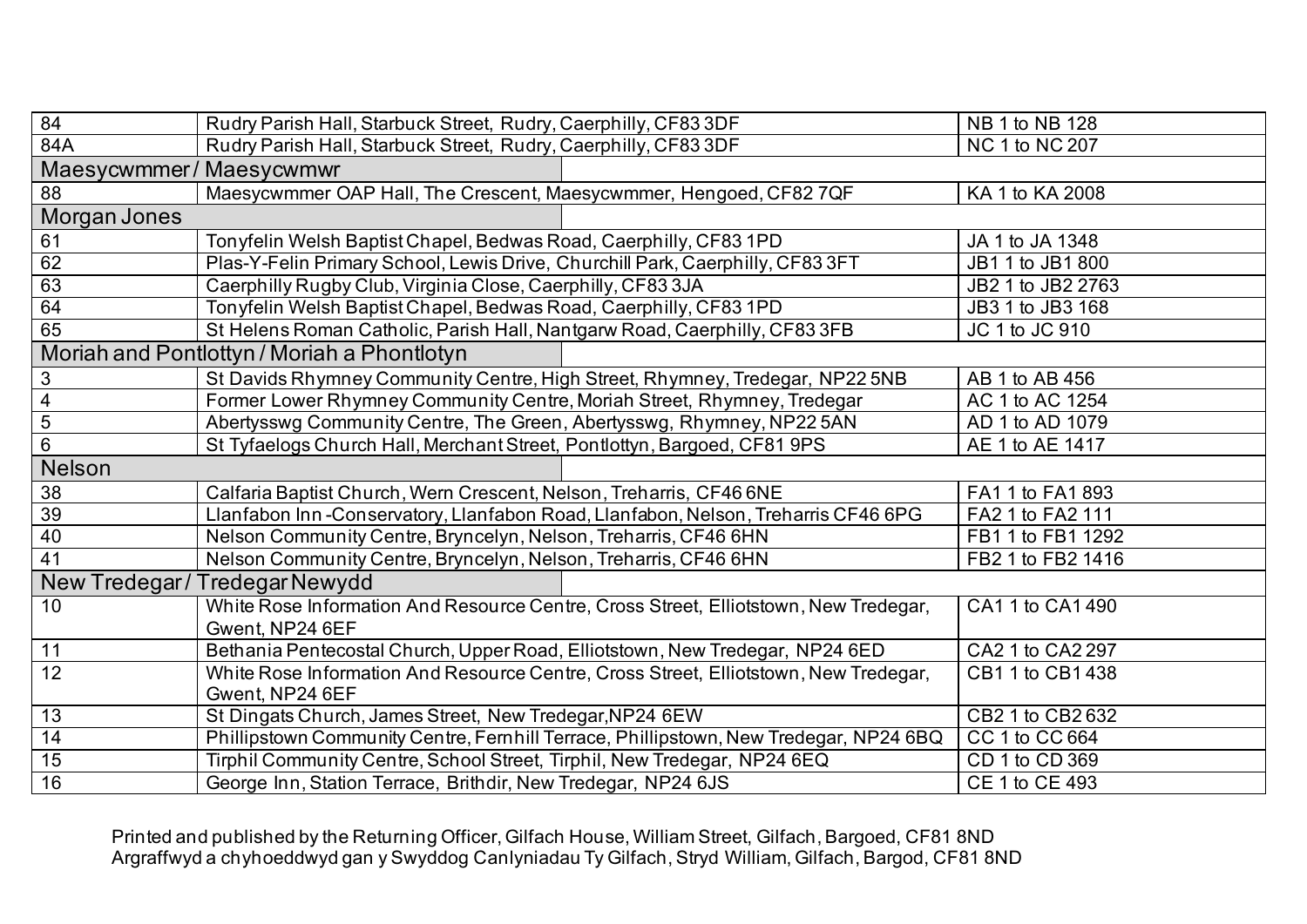| Newbridge/Trecelyn               |                                                                                                              |                   |
|----------------------------------|--------------------------------------------------------------------------------------------------------------|-------------------|
| 96                               | Tynewydd Primary School, Nursery Unit, Greenfield, Newbridge, NP11 4QZ                                       | PA 1 to PA 913    |
| 97                               | St Peters Church Pantside, 3 Central Avenue, Newbridge, Newport, NP11 5GB                                    | PB1 1 to PB1 685  |
| 98                               | St Peters Church Pantside, 3 Central Avenue, Newbridge, Newport, NP11 5GB                                    | PB2 1 to PB2 655  |
| 99                               | Celynen Colliers Institute And Memorial Hall, High Street, Newbridge, NP11 4FH                               | PC1 1 to PC1 729  |
| 100                              | Celynen Colliers Institute And Memorial Hall, High Street, Newbridge, NP114FH                                | PC2 1 to PC2 1010 |
| 101                              | Pentwynmawr Community Centre, Rear Of Fox Avenue, Pentwynmawr, Newbridge, NP11<br>4HP                        | PD 1 to PD 1033   |
| Penmaen                          |                                                                                                              |                   |
| 122                              | Oakdale Community Centre, Penrhiw Avenue, Oakdale, Blackwood, NP12 0NH                                       | VA 1 to VA 2493   |
| 123                              | Oakdale Sports Pavilion, Llwynon Road, Oakdale, Blackwood, NP12 0LR                                          | VB 1 to VB 1314   |
| 124                              | Woodfieldside O.A.P Hall, Woodfieldside Street, Woodfieldside, Blackwood, NP120BT                            | VC 1 to VC 851    |
| Penyrheol                        |                                                                                                              |                   |
| 52                               | Penyrheol Community Centre, Heol Aneurin, Penyrheol, Caerphilly, CF83 2PA                                    | IA 1 to IA 1804   |
| 53                               | Penyrheol Community Centre, Heol Aneurin, Penyrheol, Caerphilly, CF83 2PA                                    | IB1 1 to IB1 887  |
| 54                               | Penyrheol Community Centre, Heol Aneurin, Penyrheol, Caerphilly, CF83 2PA                                    | IB2 1 to IB2 1366 |
| 55                               | Penyrheol Community Centre, Heol Aneurin, Penyrheol, Caerphilly, CF83 2PA                                    | IB3 1 to IB3 754  |
| 56                               | Groeswen Congregational, Chapel, Groeswen, Caerphilly, CF157UT                                               | IC1 1 to IC1 68   |
| 57                               | Trecenydd Community Centre, Second Avenue, Trecenydd, Caerphilly, CF83 2SN                                   | IC2 1 to IC2 1362 |
| 58                               | Trecenydd Community Centre, Second Avenue, Trecenydd, Caerphilly, CF83 2SN                                   | IC3 1 to IC3 941  |
| 59                               | Hendredenny Park Primary School, Groeswen Drive, Hendredenny Estate, Caerphilly,<br><b>CF83 2RL</b>          | IC4 1 to IC4 1365 |
| 60                               | Cwrt Rawlin Primary School, Sports Hall, Cae Meillion, Caerphilly, CF83 1SN                                  | IC5 1 to IC5 956  |
| Pontllanfraith / Pontllan-Fraith |                                                                                                              |                   |
| 125                              | Penllwyn Millennium Centre, Penllwyn Lane, Pontllanfraith, Blackwood, NP12 2BZ                               | WA1 1 to WA1 623  |
| 126                              | Penllwyn Millennium Centre, Penllwyn Lane, Pontllanfraith, Blackwood, NP12 2BZ                               | WA2 1 WA2 779     |
| 127                              | Bryn Primary School, Forest Hill, The Bryn, Pontllanfraith, Blackwood, NP12 2PL                              | WB 1 to WB 1467   |
| 128                              | St Johns Ambulance Hall Pontllanfraith, Islwyn Park, Llanarth Road, Springfield,                             | WC1 1 to WC1 860  |
|                                  | Pontllanfraith, NP12 2LN                                                                                     |                   |
| 129                              | St Johns Ambulance Hall Pontllanfraith, Islwyn Park, Llanarth Road, Springfield,<br>Pontllanfraith, NP12 2LN | WC2 1 to WC2 1010 |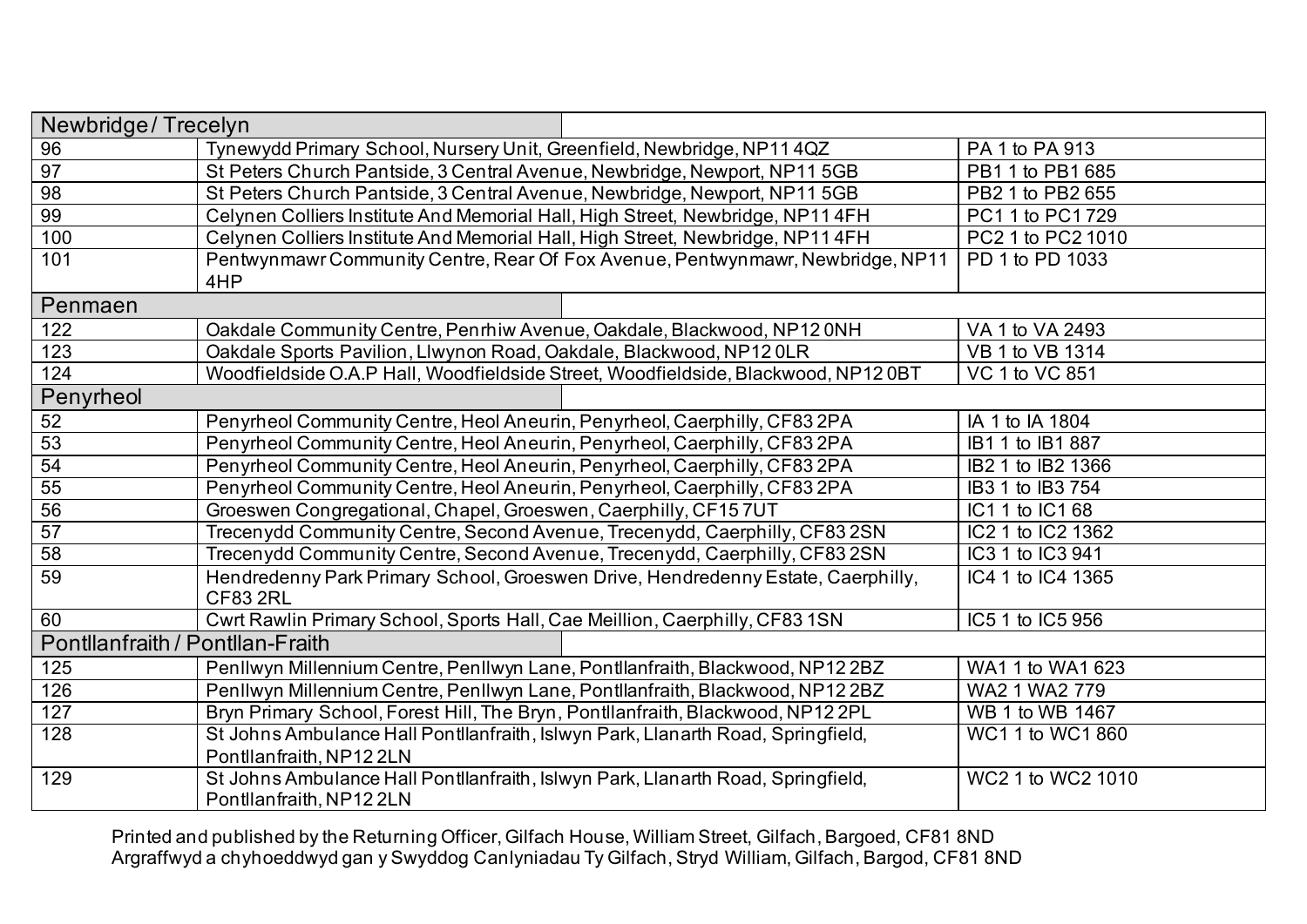| 130                           | St Augustines Church Hall, Commercial Street, Pontllanfraith, Blackwood, NP122JG         | WD 1 to WD 1887   |  |
|-------------------------------|------------------------------------------------------------------------------------------|-------------------|--|
| Risca East/Dwyrain Rhisga     |                                                                                          |                   |  |
| 144                           | Ty-Sign Clinic Within, Ty-Sign Junior School, Risca, NP116HJ                             | ZF1 1 to ZF1 1111 |  |
| 144a                          | Ty-Sign Clinic Within, Ty-Sign Junior School, Risca, NP116HJ                             | ZF2 1 to ZF2 803  |  |
| 145                           | Risca Community Comprehensive School, (Music Room), Pontymason Lane, Trenewydd,          | ZG 1 to ZG 1588   |  |
|                               | Risca, NP116GH                                                                           |                   |  |
| 146                           | Channel View Community Centre, Lower Wyndham Terrace, Risca, Newport, NP116QQ            | ZH 1 to ZH 1363   |  |
| Risca West / Gorllewin Rhisga |                                                                                          |                   |  |
| 139                           | St Johns Ambulance Hall, Tredegar Street, Risca, NP116BW                                 | ZA 1 to ZA 479    |  |
| 140                           | Risca St Mary Church Hall, St Mary Street, Risca, Newport, NP11 6GR                      | ZB 1 to ZB 253    |  |
| 141                           | Risca St Mary Church Hall, St Mary Street, Risca, Newport, NP11 6GR                      | ZC 1 to ZC 1200   |  |
| 142                           | Risca Youth Centre, Lyne Road, Pontymister, Risca, NP11 6AT                              | ZD 1 to ZD 662    |  |
| 143                           | The Pavilion Pontymister, Pontymister Recreation Grnd, Pontymister, Risca, NP116EJ       | ZE 1 to ZE 1535   |  |
| St Cattwg / Sant Cattwg       |                                                                                          |                   |  |
| 23                            | Gelligaer Community Centre, Aneurin Bevan Avenue, Gelligaer, Hengoed, CF82 8ET           | EA1 1 to EA1 1197 |  |
| 24                            | Gelligaer Bowls Club, The Recreation Ground, Glyngaer, Gelligaer, CF82 8FJ               | EA2 1 to EA2 353  |  |
| $\overline{25}$               | Penybryn Village Hall, Trosnant Crescent, Penybryn, Hengoed, CF827GF                     | EA3 1 to EA3 567  |  |
| 26                            | Cascade Community Centre, Penpedairheol, Hengoed, CF82 8BX                               | EB1 1 to EB1 1088 |  |
| $\overline{27}$               | Cascade Community Centre, Penpedairheol, Hengoed, CF82 8BX                               | EB2 1 to EB2 1544 |  |
| $\overline{28}$               | Tiryberth Village Hall, Horner Street, Tiryberth, Hengoed, CF82 8AJ                      | EC1 1 to EC1 728  |  |
| 29                            | Glan-Y-Nant Learning Centre (Side Entrance), Hanbury Street, Glan-Y-Nant, Blackwood,     | EC2 1 to EC2 330  |  |
|                               | <b>NP123XP</b>                                                                           |                   |  |
|                               | <b>St Martins / Sant Martin</b>                                                          |                   |  |
| 66                            | Caerphilly Community Centre, Watford Road, Watford, Caerphilly, CF83 1BJ                 | JD1 1 to JD1 1345 |  |
| 67                            | Cwrt Rawlin Primary School, Sports Hall, Cae Meillion, Caerphilly, CF83 1SN              | JD2 1 to JD2 2371 |  |
| 68                            | Masonic Hall, Princes Avenue, Caerphilly, CF83 1HR                                       | JE1 1 to JE1 682  |  |
| 69                            | Van Road Church, Van Road, Caerphilly, CF83 1JZ                                          | JE2 1 to JE2 1103 |  |
| 70                            | 2nd Caerphilly Scout Hall, Adj To Aber Junction Halt, Rear Of Nantgarw Road, Caerphilly, | JF1 1 to JF1 443  |  |
|                               | <b>CF83 1AE</b>                                                                          |                   |  |
| 71                            | Neuadd Y Parc, Park Lane, Caerphilly, CF83 1AA                                           | JF2 1 to JF2 506  |  |